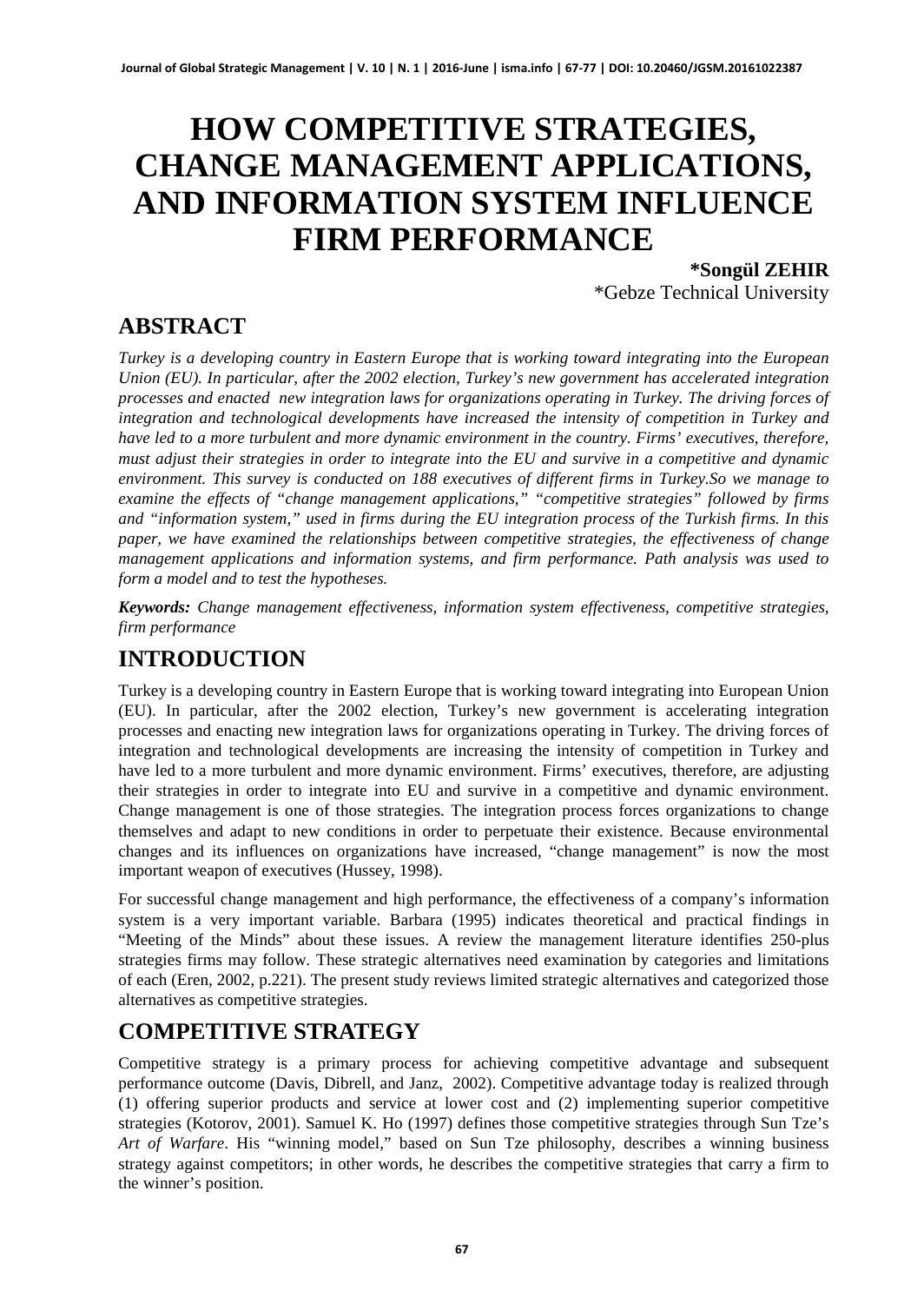Formulating a competitive strategy requires a completely different set of tools and methods of analysis. While a production process can be improved without of knowledge of what other firms do, a competitive strategy cannot be formulated without such knowledge. Close relationship exists between the competition strategy that a company follows and their ultimate success. Thus, firms' executives should also produce new solutions to maintain competitive advantage and increase their capabilities to manage technological change (Boody and Macbeth, 2000). To increase competitive capabilities and to manage change and development in the direction of the company's objectives are very important for today's executives.

## **CHANGE MANAGEMENT EFFECTIVENESS**

Change emerges at every phase of life, so in effect, our environment changes on a constant basis (Cornell, 1996). A central theme the business administration literature is that the world is changing at a faster and faster pace. Several reasons for this rapid pace of change is globalization, investment in IT technology (Maier and Kelly, 1997), and the rapid pace technological change (Ashton and Stacey, 1995).

Companies today are called to operate in a continuously and rapidly changing business environment. In order to survive in this new environment, organizations need to anticipate and understand the nature of the challenges and opportunities that lie ahead and respond to them in an intelligent manner. This means rethinking their strategy and process, reconfiguring their structure, and redefining the role of individuals and groups within the company (Prastacos, Söderquist, Spanos, and Wassenhove, 2002).

The issue of change management has been emphasized in the literature over the last 10 years. Because the pace of change modern businesses experience is phenomenal, they must abandon many of the principles that have guided generations of mangers. Instead, they must develop new objectives and rules that will enable them to successfully manage change and guide their transformation into a  $21<sup>st</sup>$  century corporation (Prastscos et al., 2002). Hitt, Keats, and DeMarie (1998) indicate that the pace of change modern businesses experienced during the 1990s is closely connected to the explosion of information technology phenomenon – particularly with respect to information and telecommunication technologies, and also to the resulting globalization of economic activities.

Organizations worldwide appear to recognize the need for transformation and make efforts to implement changes deemed necessary to improve their competitiveness (Strebel, 1996). Thus, organizational change is not just an option; it constitutes a fundamental necessity for success within the new competitive landscape (Hamel and Prahalad, 1996; Illinitich, D'Aventi, and Lewin, 1996).

Organizational change is, admittedly, a complex and multi-dimensional phenomena and, in this sense, different points of view can offer varied and valuable insights into its effective implementation. Permanently changing conditions, globalizing economies, increasing specialization and knowledge intensity, training necessity, increasing competition, developing societies and economics require permanent change and development in firms (Dalay , Coşkun, and Altunışık, 2002). For example, the framework Prastacos et al.(2002) propose for managing change point to globalization and the technology explosion as external drivers for change. These drivers lead to changes involving the entire organization, not only in strategy or structure, but also managing people and processes as well. Essentially change in one domain unequivocally affects other domains. The literature stresses that actions for successfully managing change should take into account the primary management imperatives of flexibility and innovation. It is emphasized that change objectives cannot be successfully implemented unless the organization is endowed with two critical enabling factors: appropriate organizational capabilities and information technologies.

Change management, is an activity that takes place to manage the company's strategy, politics and processes, which an executive aims to implement in a firm (Dalay et al., 2002). Further, Hussey (1998) specifies the factors pushing change management are competition, consumers, technology, and new conditions (Hussey, 1998). Because the economic environment in which organizations operate is sometimes exposed to turbulence, the environment forces organizations to change or adapt to new conditions in order to perpetuate their existence. In recent years, because environmental changing and its influences on organizations have increased, change management has become one of executives' the most important weapons (Hussey, 1998).

Prastacos et al. (2002) state that there are actions for managing change that achieve sustained competitive advantage. It is very important for today's executives to increase their company's competitive capabilities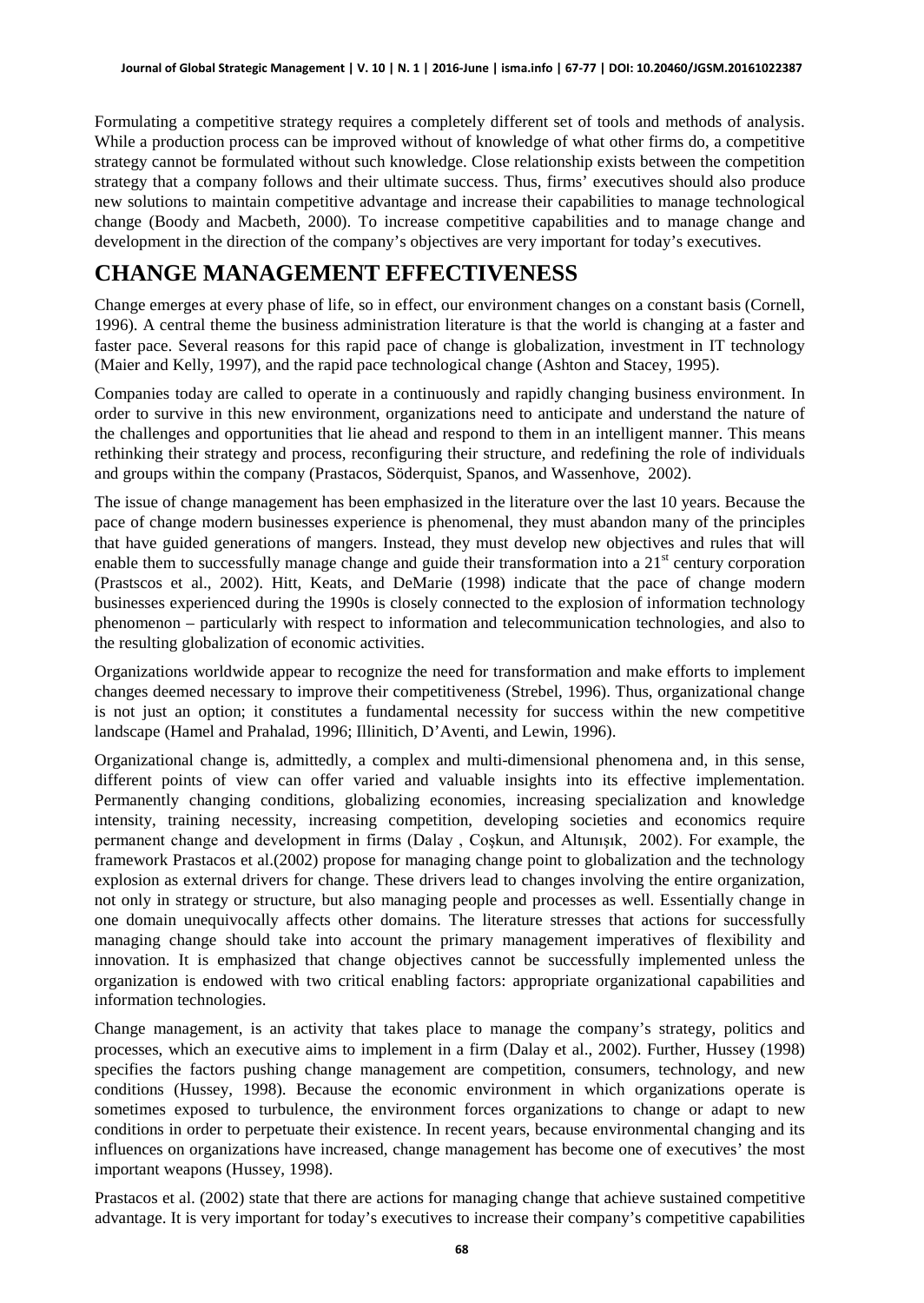and to manage development strategies in the direction of the firm's objectives. Today, permanent and adequate change velocity is rather important than change necessity (Koçel, 2001).

## **INFORMATION SYSTEM EFFECTIVENESS**

Information is crucial because it is believed to be a cornerstone for long-term company survival (Frishammar, 2002). Information can reduce uncertainty (Ginzberg, 1980), risks in decision-making (Gilad, 1996), is an important input in the process of strategy formulation (Lozada and Calantone, 1997), serves as a base for competence development (Hamrefors, 1996) and so on.

Information technology (IT) was used in monitoring employees' data in 1960s such that it essentially entered into business activity in those years (Martinson, 1997, p.35). Then, in 1980s, subjects related to management rather than technologies have been examined in information systems (IS) studies (Lai, 2001, p. 263). Frishammar (2002) defines information systems as the systems designed to enter information, store it, and facilitate retrieval.

Peter Drucker (1988) states that, "We came into a third transformation period. People abandon 'command-control' management style in department-based organizations. Instead, they are urged to direct their attention to information-based organizations. But to establish information-based organizations are still managerial issue of future" (Drucker, 1988). Drucker was writing at a time when the proliferation period of articles reviewing the information systems literature was just beginning. Today, however, many authors assert that establishing information-based organizations is one of today's crucial managerial issues.

Enterprises invest in information systems for many reasons, among them: (1) pressure to cut costs; (2) pressure to produce more without increasing costs; and (3) simply to improve the quality of the services or products the provide in order to stay in business (Legris , Ingham, and Collerette, 2003). As organizations continue to search for competitive advantages in an increasingly tight market, emerging technology is often considered an enabling factor for gaining such an advantage (Ives and Learmonth, 1984). Information technology (IT), if used effectively, provides organizations with the opportunity to engage customers in interactive communication, which is one factor that will lead to a successful organization (Wells, Fuerst, and Choobineh, 1999). Nasi (1999) defines information systems as a means of recording and communicating information to satisfy the requirements of all its users, the business activities in which they are engaged, and the objectives established for them. O'Brien (1995) states an information system is an organized combination of people, hardware, software, communication networks, and data resources that collect, transform, and disseminate information in an organization. He also specifies that IT is the hardware and software of computing and telecommunications and associated resources. Information technologies, therefore, form an important part of the overall information system.

Many believe that the central purpose of investing in IT is to achieve competitive advantage and better firm performance (Li and Ye, 1999). Brynjolfsson and Hitt (1995) also state that the broad strategic goals of IT investment are cost savings, improved management control, and customer orientation that emphasizes quality, customer service, flexibility, and speed, all of which have positive effects on performance. In their study, Quinn and Baily (1994) show that IT investments are often based on unmeasurable and intangible benefits, such as avoiding catastrophic losses, creating greater flexibility and adaptability, improving responsiveness for new product lines, improving service quality, and enhancing quality of work life to name just a few. Activities aiming to establish management of information systems in organizations not only improve organizations' internal activities and processes, but also contribute to reaching organizations' targets related to financial performance and competition (Zehir and Keskin, 2003).

## **FIRM PERFORMANCE**

In the literature, two types of indices have been used to measure performance. These are: (1) the index of subjective-relative performance and (2) the index of objective performance (Khandvalla, 1967). The subjective relative performance index asks respondents to evaluate their firms in terms of some items, such as financial strength, profitability, employee moral, and public image relative to their competitors. On the other hand, the objective performance index has three components: (1) firm's profitability, (2) the stability of its profitability, and (3) the growth rate of its sales or revenues (Khandvalla, 1967). Matsuno ,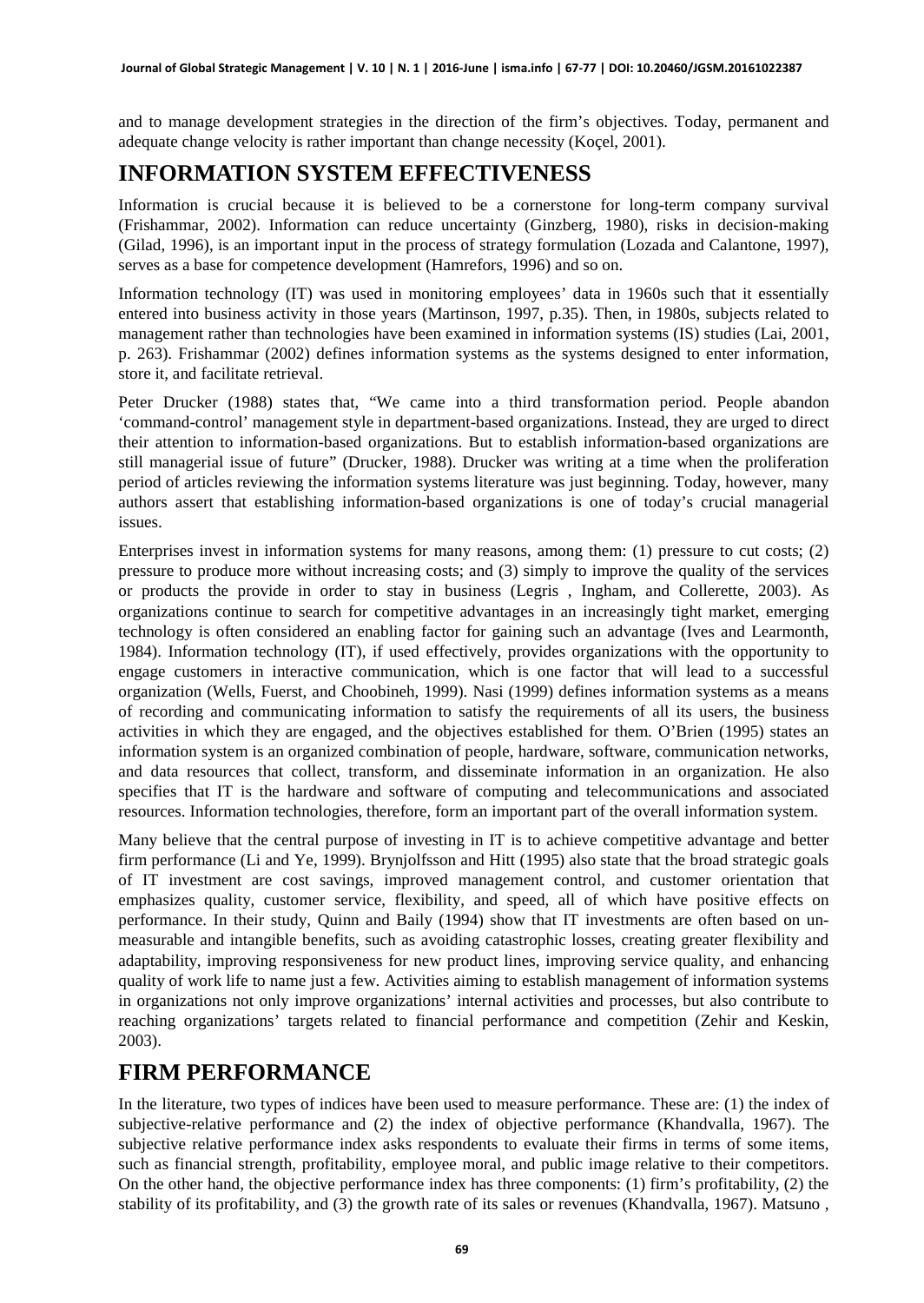Mentzer, and Özsomer (2002) argue that difficulties related to obtaining the objective data necessitate subjective data.

Related to the objective performance measure, Li and Ye (1999) state that for business firms, two groups of measures may serve as the basis for performance assessment. These are growth measures such as sales growth; profit measures such as return on assets (ROA); and return on sales (ROS). ROA indicates how effectively a firm can open up new markets or expand in existing markets. ROS indicates the efficiency of the organization's operation (Le and Ye, 1999, Tanrıverdi and Zehir 2006).In the present study, we use the subjective-relative index of Guimaraes and Amstrong (1998).

# **RESEARCH GOAL**

Globalization leads to increasing competitiveness on both national and international scales. Further, recent developments in information technologies facilitating business management applications such as management information systems and executive information systems, necessitate revising organization structures. Thus, firms have to develop new strategies continuously. New strategies and especially, technological developments necessitate the change management applications. All these developments increase the importance of some concepts, such as competitive strategies, change management, and information system effectiveness. This study aims to define the relationship among these concepts through a literature review and examines the effects of competitive strategies, change management applications, and information systems on firm performance.

# **HYPOTHESES AND RESEARCH MODEL**

## **Hypotheses**

H1: Competitive strategies that companies follow during the integration process influence change management effectiveness in a positive way.

H2: Change management applications' effectiveness during the integration period influence information system effectiveness in a positive way

H3: Information system effectiveness during the integration period has a positive impact on firm performance.

H4: Competitive strategies that companies follow during the integration processes have a positive impact on firm performance.

 $H_5$ : Change management effectiveness during the integration period has a positive impact on firm performance.

#### **The Research Model**

This section covers the research model, variables relating to the model, and the content of variables.

#### **Figure 1:General Research Model:**

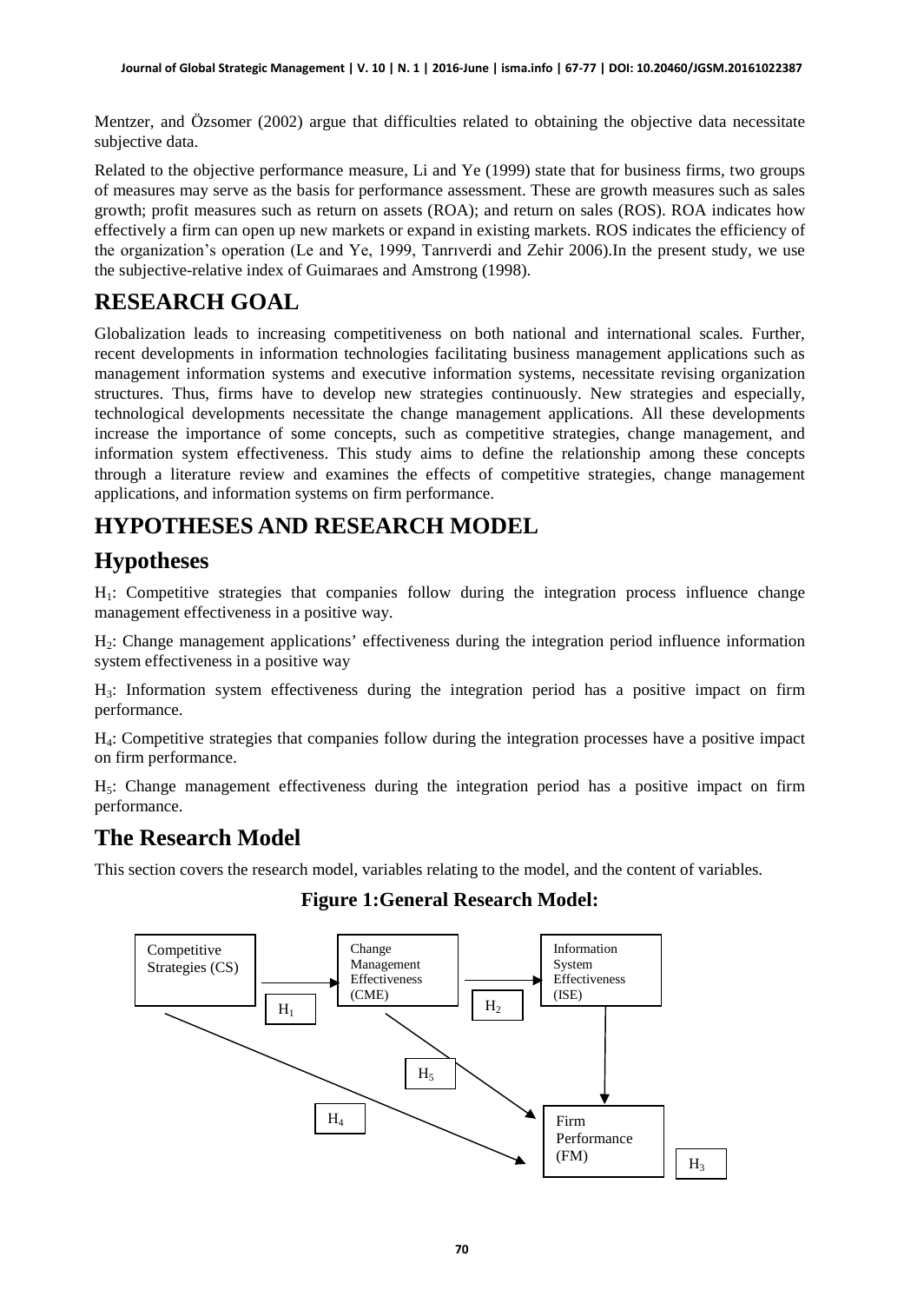*Competitive Strategies*: The competitive strategies variable is the exogenous variable. To measure the impact of competitive strategies on change management effectiveness, eight items related to quality circles, cost systems, improved team effectiveness, effective cooperation between departments, continuous improvement, and firms' innovation capability are used.

*Change Management Effectiveness:* The change management effectiveness is one of the endogenous variables. To measure the level of firms' success in change management applications, respondents were asked 14 questions.

*Information System Effectiveness:* To measure the effectiveness of information system use, five items related to firms' support for operations and leadership, the effectiveness of technology use, and support of information systems for technological leadership are used.

*Firm Performance*: Respondents are asked to evaluate their market share, profitability and level of success in order to measure firm performance.

## **METHODOLOGY**

This survey is conducted on 188 executives in different firms in Turkey in 2012-2013. Competitive strategies measure with eight items is obtained from Huang's (2001) "The Effects of Linkage Between Business and Human Resource Strategies"; change management applications effectiveness with 14 items; information systems effectiveness with five items; and firm performance with four items are adopted from Guimaraes and Amstrong (1998). Thirty-one items were scored on seven-point Likert scale. SPSS 15.0 statistic programme is used for Alpha reliability analysis and factor analysis. The results of correlation analysis and descriptive scores, such as means and standard deviation scores are also obtained through the SPSS 15.0. To test the described relationships, a path model is constructed as shown in Figure 1. The Path Model (Structural Equation Modeling) allowed us to form the model and to test the hypotheses. The use of path analysis allowed testing the structural model, while having the advantages of simultaneously understanding both direct and indirect paths and providing predictive power similar to the full model.

# **FINDINGS AND EVULATION**

Structural Equation Modeling is used to test the hypotheses. Scales for  $H_1$ ,  $H_2$ ,  $H_3$ ,  $H_4$ , and  $H_5$  satisfy the requirements below:

GFI: Goodness-fit index > 0.90, NFI: Normed-fit index > 0.90,  $X^2$ : Discrepancy < 3, P > 0.05,  $X^2/df$ : Discrepancy/Degrees of Freedom < 3

Pedhazur (1982) suggests that a scale with a coefficient  $\alpha$  equal to or greater than 0.70 can be considered to have little or no measurement error. All scales used in this study satisfied this requirement, as seen in Table 1. Competitive strategies with an  $\alpha$  of 0.88; change management effectiveness with  $\alpha$  of 0.89; information system effectiveness with  $\alpha$  of 0.87 and firm performance with  $\alpha$  of 0.83 satisfies these requirements.

The study focuses on the overall relationships among competitive strategies, change management effectiveness, and information system effectiveness to firm performance in  $H_1$ ,  $H_2$ ,  $H_3$ ,  $H_4$ , and  $H_5$ . Those five hypotheses are evaluated according to the model presented in Figure 1.

|    |                                                   |          |                |          |                         |      | $\overline{\phantom{a}}$            |                             |                               |
|----|---------------------------------------------------|----------|----------------|----------|-------------------------|------|-------------------------------------|-----------------------------|-------------------------------|
|    |                                                   |          | $\overline{2}$ | 3        | $\overline{\mathbf{4}}$ | Mean | <b>Standard</b><br><b>Deviation</b> | Alpha $(a)$<br><b>Value</b> | <b>Eigen</b><br><b>Values</b> |
|    | <b>Competitive Strategies</b>                     | 00.1     |                |          |                         | 4.7  | 1.03                                | $\alpha = 88$               | 7.37                          |
| 2. | <b>Change Management</b><br><b>Effectiveness</b>  | $0.30**$ | 1.00           |          |                         | 5.1  | 1.10                                | $\alpha = 0.89$             | 31.94                         |
| 3. | <b>Information System</b><br><b>Effectiveness</b> | $0.17*$  | $0.53**$       | 1.00     |                         | 5.4  | 1.07                                | $\alpha = .87$              | 14.67                         |
| 4. | <b>Firm Performance</b>                           | $0.25**$ | $0.40**$       | $0.43**$ | 1.00                    | 5.0  | 0.99                                | $\alpha = .83$              | 10.49                         |

**Table 1. Correlation, Descriptive, Coefficients α, and Eigen Values**

\*Correlation is significant at the 0.01 level (2-tailed)

\*\* Correlation is significant at the 0.05 level (2-tailed)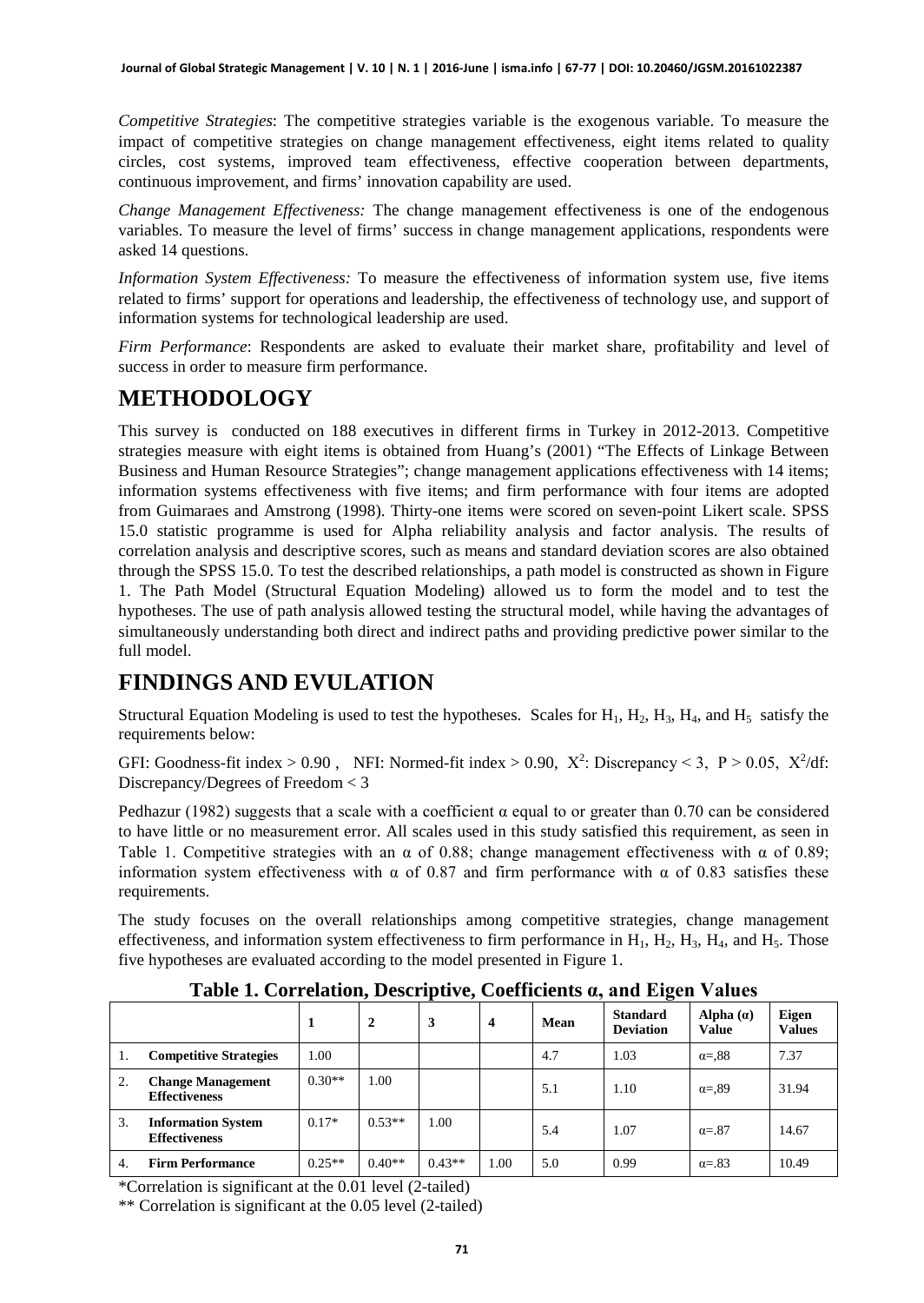H1, competitive strategies that companies followed during the integration process influence change management effectiveness in a positive way, is supported statistically (Regression Weight  $= 0.32$ ). The literature also supports this hypothesis. Integration periods coerce firms to change. Coercions necessitate deep-rooted change on organizations' structure and management. Hussey (1998) specifies competition as a factor pushing change management. Competitive strategies that companies follow, therefore, during the integration period will affect the change management processes. Prastacos et al. (2002), also state that to manage change successfully, organizations must be innovative and flexible and endowed with organizational capabilities. These qualities bring competitive advantage to organizations.

H2, change management applications effectiveness during the integration period, influence information system effectiveness in a positive way, is also supported statistically (Regression Weight  $= 0.51$ ). Information and communication systems must work better for change management applications to be successful. Further, integration processes require prompt knowledge delivery and quick responses. Thus, information system effectiveness is vital for the success of the change process. Open communication is also necessary for the success of change management applications. Communication should be not only vertical, but also horizontal and diagonal. Privileged knowledge among top management should also be spread among departments in organizations (Hurst, 1995).  $H_3$ , information system effectiveness during the integration period has a positive impact on firm performance, is significant statistically (Regression Weight  $= 0.27$ ). The literature also supports this study's third hypothesis. Firms' executives increase information system effectiveness by using technology, especially during integration periods. Firms increase their performance by investing in information technologies (Davis et al., 2002). Strategic information technology consists of information technologies that enable firms to better identify and respond to customer needs, market opportunities, and competitors' initiatives. Strategic information technology provides decision-makers, suppliers, and customers with administrative, coordinative, and decision support. Driving increases in investment in strategic information technology can help improve organizational performance (Hopper, 1994; McFarlan, 1984). Although Davis et al., (2002) state in their research that there is an indirect relationship between information technologies and firm performance, the survey results of the present study indicate a direct relationship between information system effectiveness and firm performance. This difference may be caused by the way that survey handled information technologies as a part of information systems and examined information system effectiveness as a whole.

H4, competitive strategies that companies followed during the integration processes have a positive impact on firm performance, is supported statistically (Regression Weight  $= 0.13$ ). Equifinality principle states that a number of different, equally effective strategies can be used to achieve better performance (Van de Ven and Drazin, 1985; Doty Doty, Glick, and Huber, 1993). According to Ward and Duray (2000) strategy implementation is the key link between competitive strategy and firm performance. Keats and Hitt (1998) use a covariance structure model to describe the relationship among environmental dimensions, competitive strategy, and performance. Kim and Lim (1988) also support this relationship using a model linking environment, competitive strategy, and performance.

H5, change management effectiveness during the integration period has a positive impact on firm performance, is significant statistically (Regression Weight  $= 0.18$ ).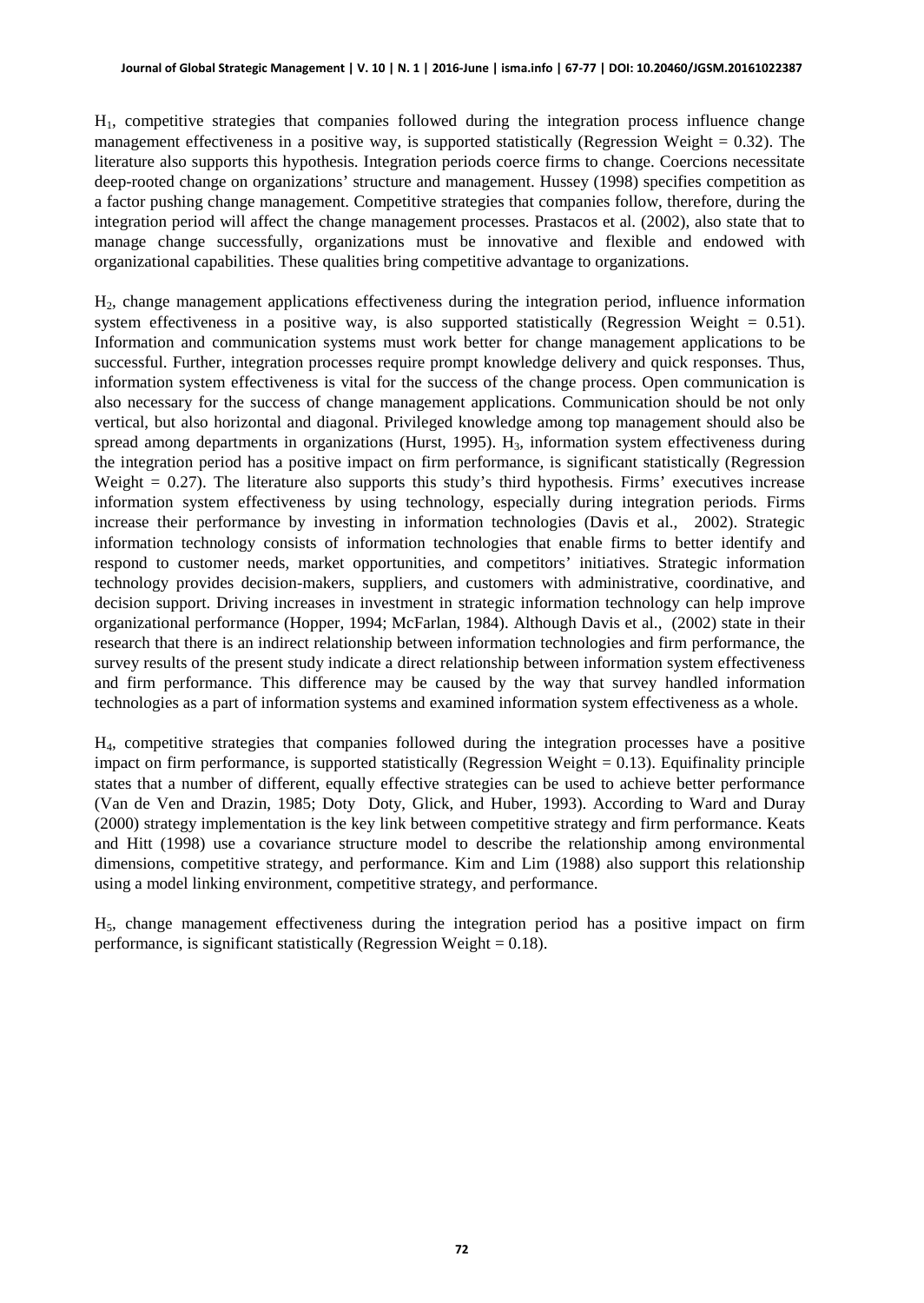#### **Figure 2 - Overall Research Model: The Relation between Competitive Strategies, Change Management Effectiveness, Information System Effectiveness, and Firm Performance**



 $X^2/df = 0.05 < 3$ 

**Table 2. Standardized Path Estimates for the Initial Path Model**

| Variable Relationships | b    | <b>SE</b> | <b>CR</b> | <sup>D</sup> |
|------------------------|------|-----------|-----------|--------------|
| CS to CME              | 0.32 | 0.07      | 4.33      | 0.000        |
| CME to ISE             | 0.51 | 0.06      | 8.59      | 0.000        |
| ISE to FP              | 0.27 | 0.07      | 3.91      | 0.000        |
| CS to FP               | 0.13 | 0.06      | 2.04      | 0.000        |
| CME to FP              | 0.18 | 0.07      | 2.64      | 0.008        |

Table 2 shows the results from the path analysis. Based on the reported standardized solution in Table 2, competitive strategies have a significant positive relationship with change management effectiveness and firm performance; change management effectiveness has a significant positive relationship with information system effectiveness; and firm performance and information system effectiveness has a significant positive relationship with firm performance. The model in Figure 1 demonstrates a good fit with the data (GFI = 0.99; NFI= 0.99;  $X^2 = 0.05$ ; P = 0.81;  $X^2/df = 0.05$ ).

# **DISCUSSION AND SUGGESTIONS**

After the 2002 election, Turkey's new government has accelerated integration processes and has enacted new integration laws for organizations operating in Turkey. The driving forces of integration and technological developments have increased the intensity of competition and led to a more turbulent and more dynamic environment in Turkey. Therefore, firms' executives have to adjust their strategies in order to integrate into the EU and survive in that competitive and dynamic environment. This survey is conducted on 188 executives from different firms in Turkey in 2012-2013. We managed to examine the effects of "change management applications" and "competitive strategies" that firms follow, as well as "information systems" used in firms during the EU integration process. In this paper, we have examined the relationships between competitive strategies, change management applications effectiveness, information systems effectiveness, and firm performance.

The findings support all hypotheses. Structural equation modeling is used to form the model according the survey results and to test the hypotheses.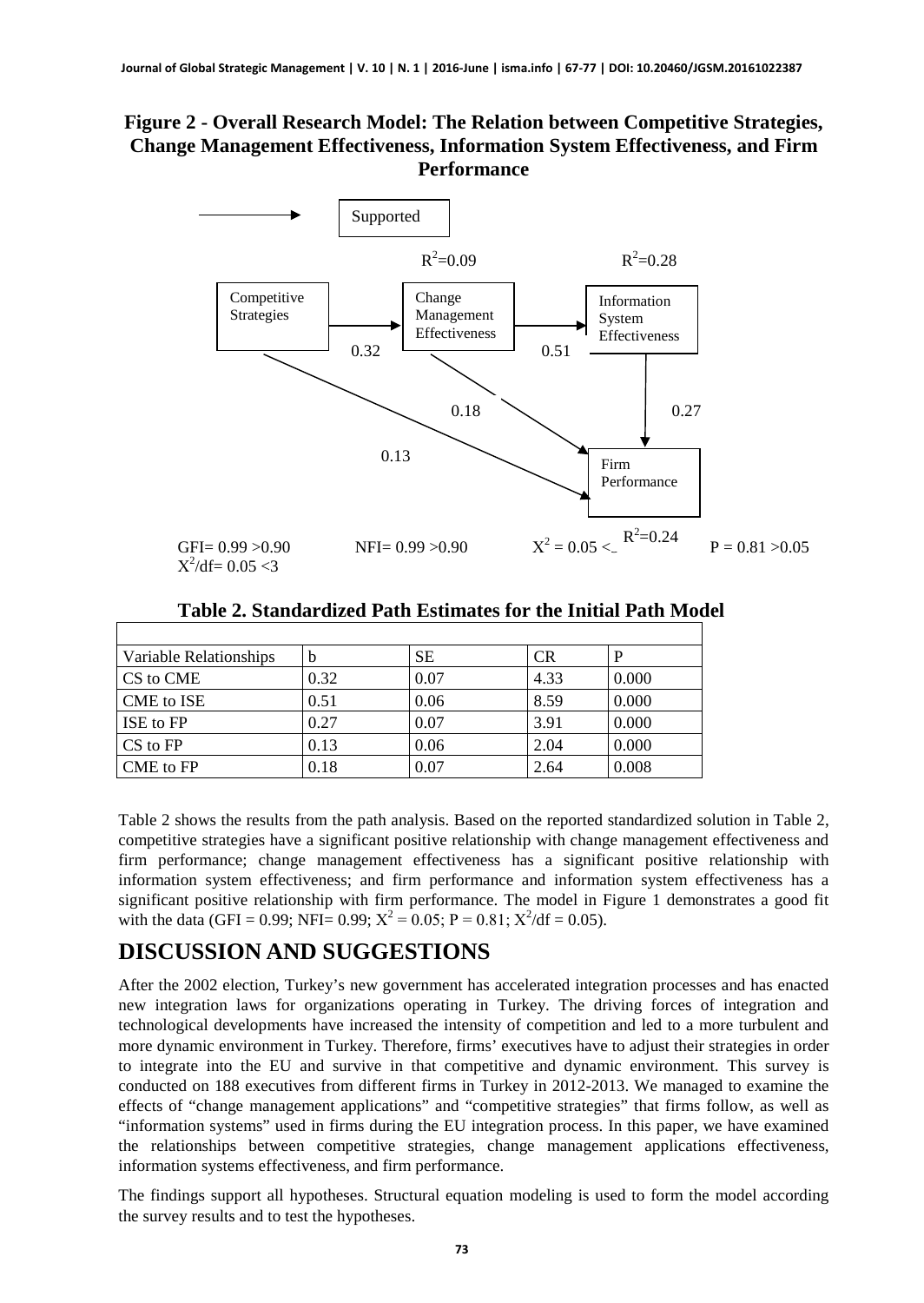According to survey findings:

- Competitive strategies influence change management effectiveness in a positive way.
- Change management applications effectiveness influence information system effectiveness in a positive way.
- Information system effectiveness influences firm performance in a positive way.
- Competitive strategies influence firm performance in a positive way.
- Change management effectiveness influences firm performance in a positive way.

Ward and Duray (2000) find that the relationship between competitive strategy and firm performance is mediated by manufacturing strategy. In other words, their analysis shows that a direct relationship between competitive strategy and firm performance is not significant. Vickery, Droge, and Markland, (1993), who found covariance between competitive strategy and production competence with firm performance, also adress the links among competitive strategies and firm performance. Through the path model, this study revealed that competitive strategies with change management effectiveness and information effectiveness affect firm performance positively and the relationship is significant statistically (Regression Weight = 0.27;  $R^2$  = 0.24). Besides that link, survey results also revealed a direct relationship between competitive strategies and firm performance.

The path model analysis also shows the mediating effect of change management effectiveness and information system effectiveness on the relationship between competitive strategies and firm performance, which has not been examined before in the literature. Ward and Duray (2000) examine the relationship among the environment, competitive strategy, manufacturing, and firm performance; Vickery et al. (1993) find covariance competitive strategy and production competence with firm performance; Keats and Hitt (1988) uses a covariance structure model to describe the relationship among environmental dimensions, competitive strategy, and performance. The present study, however, is the first to examine the relationships among "competitive strategies," "change management effectiveness," "information system effectiveness" and "firm performance" in the literature.

In light of these findings, consider the following recommendations for future research:

- the research sample size limits the survey findings; increase the sample size in future research.
- while examining competitive strategies and firm performance relationships we saw that besides direct relationships among competitive strategies and firm performance, competitive strategies work with change management effectiveness and information system effectiveness to increase firm performance. Other factors may work with competitive strategies to increase firm performance. The scope of the present survey may be expanded by adding other variables and those factors may be investigated in future research studies.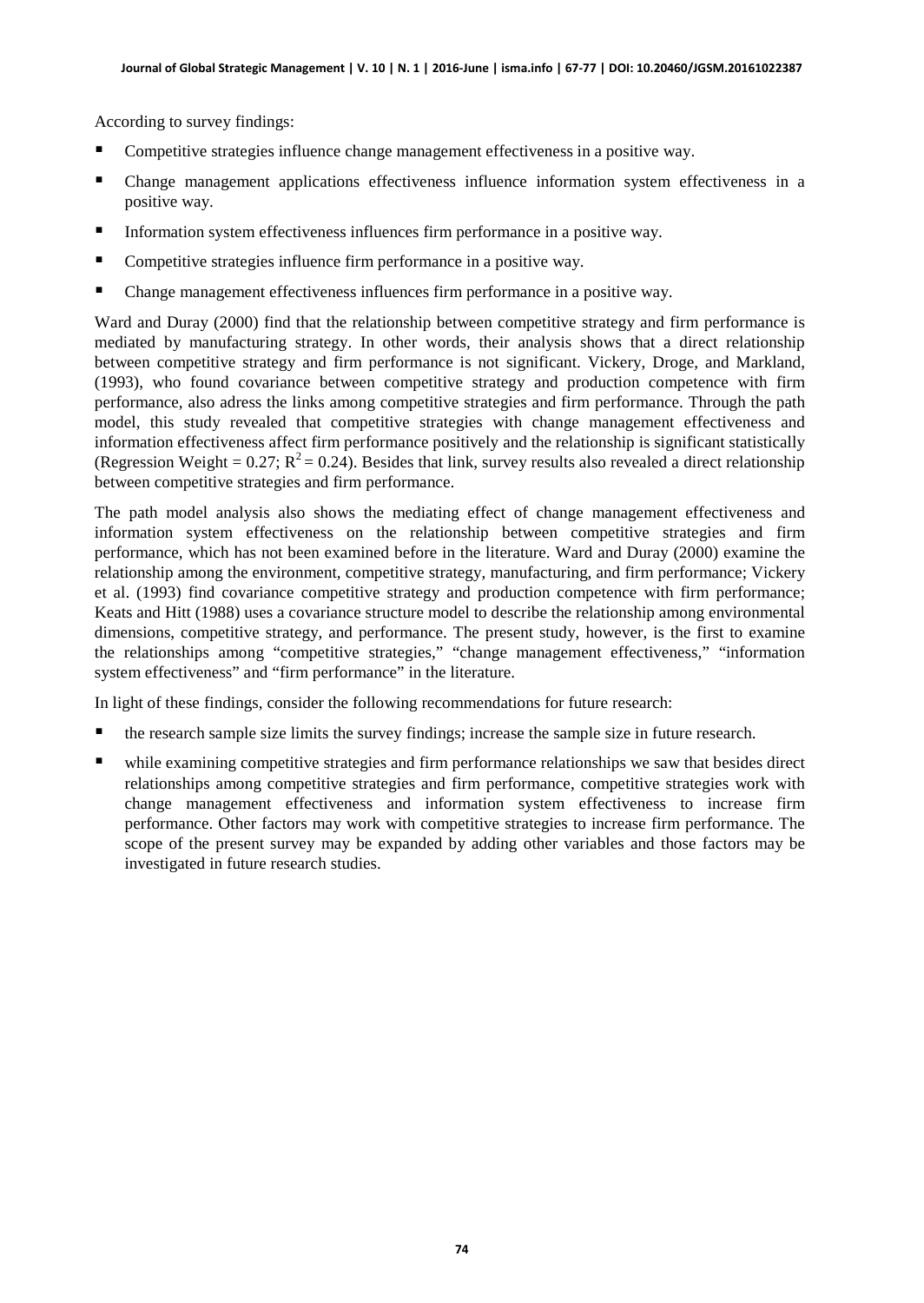#### **REFERENCES**

Ashton, W.B. and Stacey G.S. Technical Intelligence in Business: Understanding Technology Threats and Opportunities, *International Journal of Technology Management* 1995; *10*, 79-114.

Barbara, Vincent P. "Meeting of the Minds," President and Fellows of Harvard College1995.

Boody, David and Macbeth, Douglas. Prescriptions for Managing Change: A Survey of Their Effects in Projects to Implement Collaborative Working Between Organizations, *International Journal of Project Management* 2000; *18*, 297-306.

Brynjolfsson, E. and Hitt, L. The Productive Keep Producing, *Information Week*, 1995;38-43.

Cornell, J. *Aspects of the Management of Change*, MCB University Press: UK, 1996.

Cooper, Arnold C. and Schendel, Dan E. Strategic Responses to Technological Threats, *Business Horizons*, 1976; *19*, 61-69.

Dalay, İ., Coşkun, R. and Altunışık, R.. "Modern Yönetim Yaklaşımları (Modern Management Approaches)," Beta Yayınları; Istanbul, 2002.

Davis, Peter S., Dibrell, Clay C., and Janz, Brain D. The Impact of Time on the Strategy-Performance Relationship Implications for Managers, *Industrial Marketing Management* 2002; *31,* 339-347.

De, Rahul and Mathew, Biju. Issues in the Management of Web Technologies: A Conceptual Framework, *International Journal of Information Management,* 1999; *19*, 427-447.

Doty, D.H., Glick, W.H. and Huber, G.P. Multidimensional Fit, Equifinality, and Organizational Effectiveness: A Test of Two Configurationally Theories. *Academy of Management Journal,* 1993; *36(6)*, 1196-1250.

Drucker, Peter F. The Coming of the New Organization, *Harvard Business Review,* 1988; January-February, 53.

Eren, Erol. Stratejik Yönetim ve İşletme Politikası (Strategic Management and Business Politcs), 6. Baskı, Beta Yayınları, Istanbul, 2002.

Frishammar, Johan. Characteristics in Information Processing Approaches, *International Journal of Information Management,* 2002; *22*, 143-156.

Gilad, B. *Business Blindspots* (2<sup>nd</sup> Ed.). Calne: Infotronics Ltd. 1996.

Ginzberg, M.J. An Organizational Contingencies View of Accounting and Information System Implementation, *Accounting, Organizations and Society,* 1980; 5(4), 369-382.

Guimaraes, T. and Amstrong, C. Empirically Testing the Impact of Change Management Effectiveness on Company Performance, *European Journal of Innovation Management,* 1998; 74-84.

Hamel, G. and Prahalad, C.K. Competing in the New Economy, *Strategic Management Journal,* 1996; *17,* 237-242.

Hamrefors, S. Environmental Scanning Behavior in Four Swedish Organizations: AStudy of Environment Based Competence Development. Stockholm:IMIT-Report No.96,83, 1996.

Hitt, M.A., Keats, B. and DeMarie, S.M. Navigating in the New Competitive Landscape: Building Strategic Flexibility and Competitive Advantage in the 21st Century, *Academy of Management Executive*  1998; *12(4),* 22-42.

Ho, Samuel K. Competitive Strategies Through Sun Tze's Art of Warfare, *Strategic Change,* 1997; *6*, 33- 47.

Hopper, M. Rattling SABRE: New Ways to Compete on Information, *Harvard Business Review*, 1994; May-June, *28*, 2-9.

Huang, T.C. The Effects of Linkage Between Business and Human Resources Strategies, *Personal Review,* 2001; *30(2),* 132-151.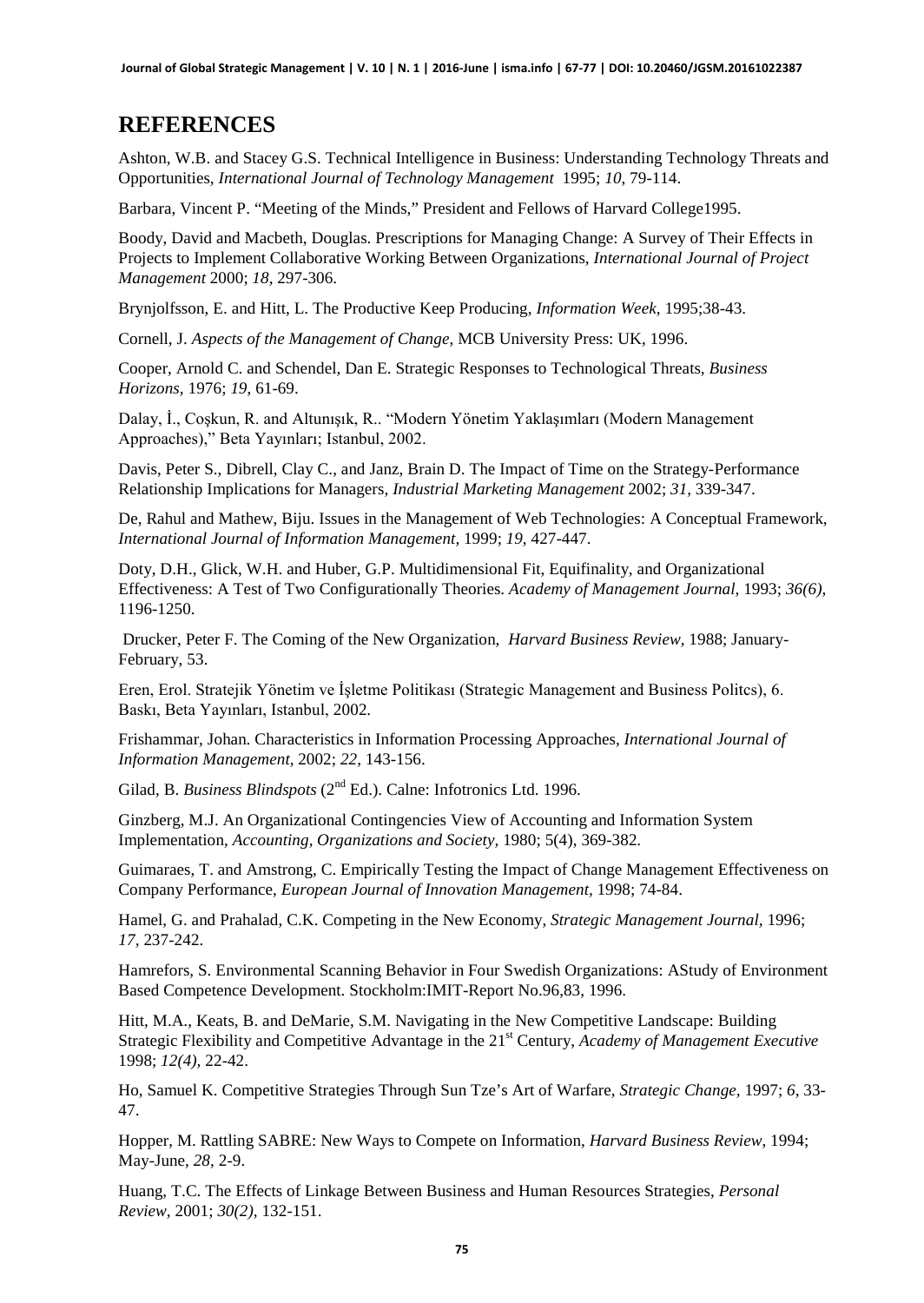Hurst, David K. *Crisis and Renewal*, Harvard Business School Press, 1995.

Hussey, David, *How to be Better at…Managing Change* (Translated by Ali Çimen). Timaş Yayınları, Istanbul, 1998.

Illinitich, A.Y., D'Aventi, R.A. and Lewin, A.Y. New Organizational Forms and Strategies for Managing in Hypercompetitive Environments, *Organizational Science*, 1996; *7(3),* 211-221.

Ives, B. and Learmonth, G.P. The Information System as a Competitive Weapon, *Communications of the ACM*, 1984; *27(12)*, 1193-1201.

Keats, B.W. and Hitt, M.A. A Causal Model of Linking ages Among Environmental Dimensions, Macro-Organizational Characteristics and Performance, *Academy of Management Journal,* 1988; *31(3),* 570-598.

Kim, L. and Lim, Y. Environment, Generic Strategies, and Performance in a Rapidly Developing Location: A Taxomonic Approach, *Academy of Management Journal,* 1988; *31(4)*, 802-827.

Koçel, Tamer. İşletme Yöneticiliği (Business Management), Beta Yayınları, Istanbul, 2001.

Kotorov, Rado P. The Strategy Wheel: A Method for Analysis and Benchmarking for Competitive Strategy, *Competitive Intelligence Review,* 2001; *12(3)*, 21-30.

Lai,Vincent, S. Issues of International Informational Systems Management Perspective of Affiliates," *Information and Management*, 2001; *38*, 253-264

Legris, P., Ingham, J., and Collerette, P. Why Do People Use Information Technology? A Critical Review of the Technology Acceptance Model, *Information and Management*, 2003; *40*, 191-204.

Li, Mingfang and Ye, Richard.. Information; Technology and Firm Performance: Linking with Environmental Strategic and Managerial Contexts, *Information and Management,* 1999 ; (35): 43-51.

Linsu, Kim. Crisis Construction and Organizational Learning: Capability Building in Catching-up at Hyundai Motor, *Organization Science*, 1998; *9(4)*, 506-521.

Lozada, H. and Calantone, R. Scanning Behaviour and Environmental Variation in the Formulation of Strategic Responses to Change, *Journal of Business and Industrial Marketing*, 1997; *11*, 17-42.

Maier, J. and Kelly, R. Environmental Scanning for Information Technology: An Empirical Investigation, *Journal of Management Information Systems,* 1997; *14*, 177-201.

Martinsons, M.G. Human Resource Management Applications of Knowledge-based Systems, *International Journal of Information Management* 1997; *(17)1*, 35-53

Matsuno, Ken, Mentzer, John T., and Ayşegül Özsomer . The Effect of Entrepreneurial Proclivity and Market Orientation on Business Performance, *Journal of Marketing,* 2002; *66(3)*, 18-32.

McFarlan, F.W. Information Technology Changes the Way You Compete, *Harvard Business Review,*  1984; May-June, 62, 98-103.

Misra, S.K., Clair, J.A., and Bettenhausen, K.L. Clarifying the Attributes of Organizational Crises, *Technological Forecasting and Social Change*, 2001; *67*, 77-91.

Nasi, Juha . Information Systems and Strategy Design: The Knowledge Creation Function in Three Modes of Strategy-Making, *Decision Support Systems*, 1999; *26*, 137-149.

O'Brien, B. *Information Management Decisions-Briefings and Critical Thinking*, London: Pitman Publishing, 1995.

Pearson, Christine M. and Clair Judith A. Reframing Crisis Management, *The Academy of Management Review*, 1998; *23*, 59-76.

Pedhazur E.J.. *Multiple Regression in Behavioral Research: Explanation and Prediction*. New York: Holt, Rinehart, and Winston, 1982.

Prastacos, G., Söderquist, K. , Spanos, Y. and Wassenhove, L.V. An Integrated Framework for Managing Change in the New Competitive Landscape, *European Management Journal,* 2002; *20(1),* 55-71.